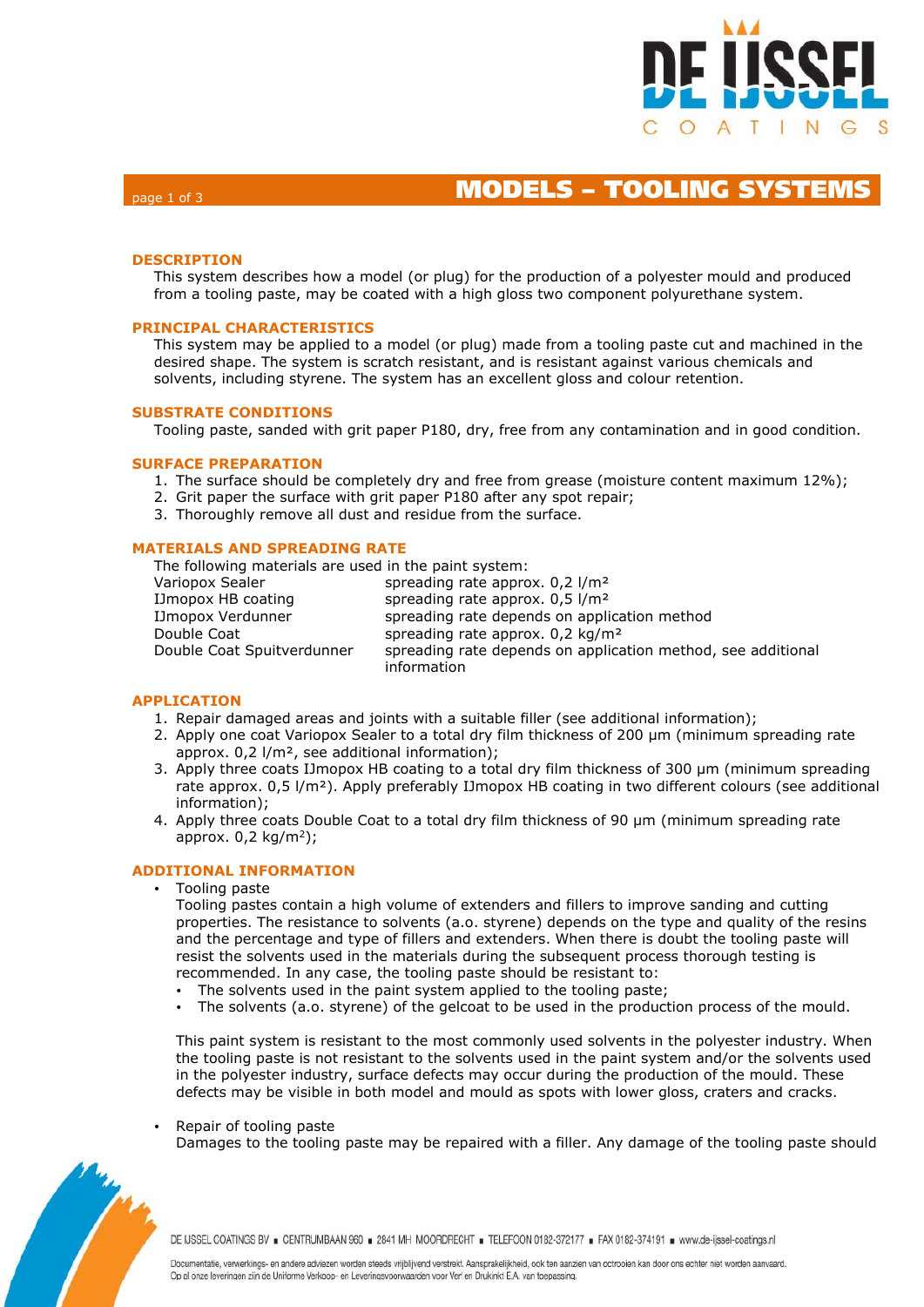

# page 2 of 3 **MODELS – TOOLING SYSTEMS**

be repaired.

Suitable fillers are:

- Variopox Finishing plamuur (buff, no shrinkage, but restrictions to sanding);
- Poltix Super Plamuur (grey, fast curing, easy to sand, slight shrinkage);
- IJmofix (white, fast curing, fine filler, easy to sand, slight shrinkage);
- Tg value tooling paste

When the tooling paste has a Tg value lower than  $45 \degree C$  we recommend to use conventional systems to produce the mould. Fast curing, rapid systems applied at a high film thickness will result in higher temperatures during curing. A surface temperature during curing above the Tg value of the tooling paste will cause deformation and as a consequence surface defects in the mould or model.

Durability and surface preparation

The durability of any paint system depends on a number of variables, amongst others: total dry film thickness, method of application, skill of labour, the conditions during which the coating is applied and cured, the exposure conditions during service and the preparation of the surface. Insufficient surface preparation might lead to blistering and loss of adhesion.

• Sanding

A durable adhesion will be obtained by thorough preparation of the surface. This may be achieved by sanding the surface. Sanding is also necessary when the time between application of each coat exceeds the maximum overcoating interval.

During application of the finishing coats, we recommend to use for each coat a finer grit paper.

- Application Variopox Sealer Variopox Sealer may be applied best using a felt roller such as from Anza.
- Application IJmopox HB coating

IJmopox HB coating is best applied in two different colours. Change the colour between each layer and it is easier to control film thickness. During sanding of IJmopox HB coating it is clearly visible when too much material is removed.

Application of Double Coat

Double Coat may be replaced with Double Coat Modellak. Double Coat Modellak is fully cured after 24 hours and is recommended when the model is exposed to the gelcoat the following day. Double Coat Modellak is fast curing and recommended for spray application to smaller models. For spray Application Double Coat Spuitverdunner may be replaced by Double Coat Spuitverdunner 60. Depending on the model, Double Coat Spuitverdunner 60 will result in less overspray and better levelling.

Production of the mould

The model (plug) should be allowed to cure at least 5 days after application of the final coat of Double Coat. Apply several layers of release agent; a suitable release agent is Mirrorglaze TR88 or equivalent. Buff the release agent thoroughly.